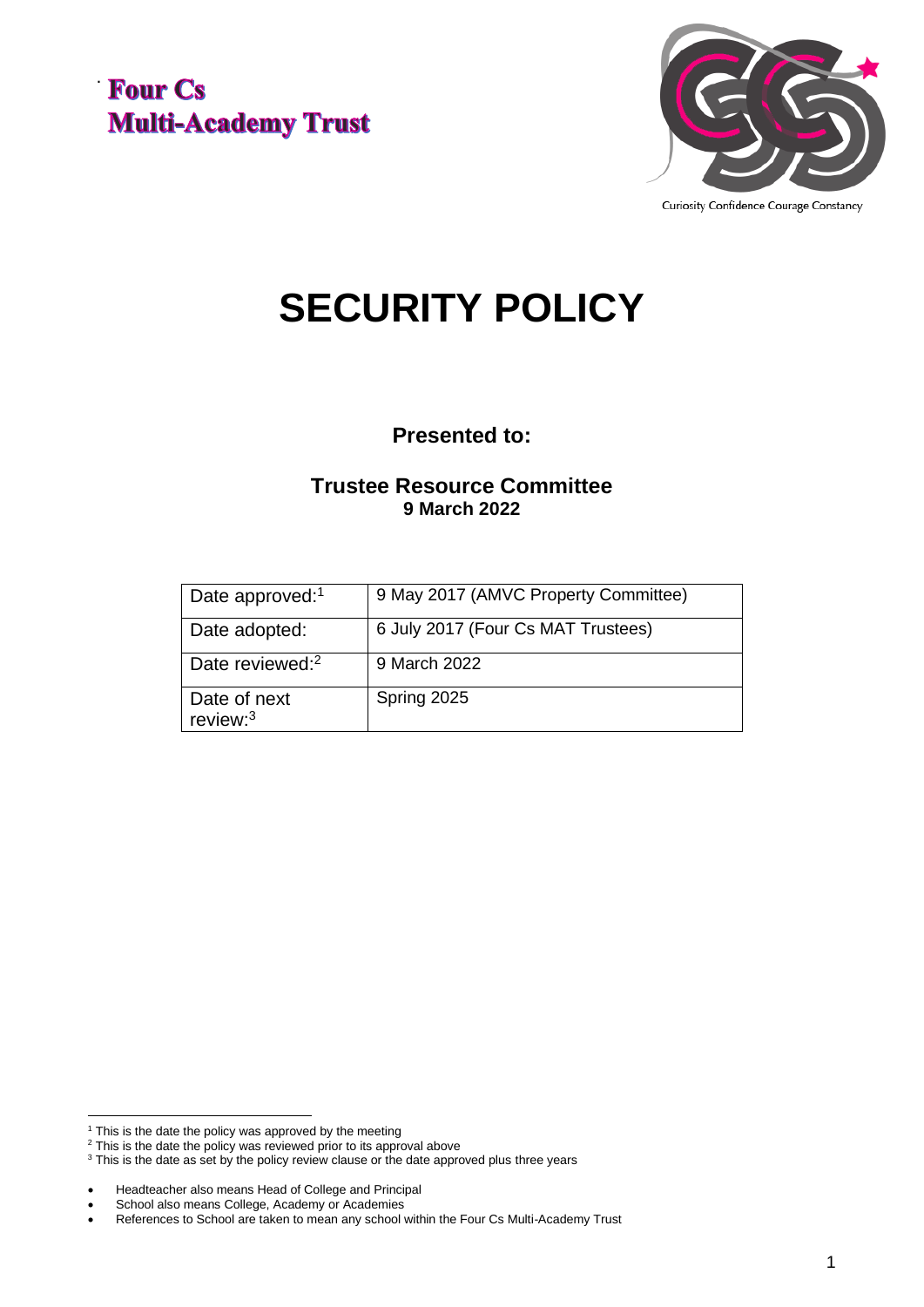### **Security Policy**

- **1.0** The aim of this policy is to advise all users within Trust schools of the measures in place in respect of the security of the school sites, associated activities undertaken and individual responsibilities.
- 1.1 This policy should be read in conjunction with the following policies:
	- Students' Anti bullying
	- Behaviour and Discipline
	- General Data Protection Regulation (GDPR) and the Data Protection Act 2018
	- Disciplinary, Capability and Misconduct
	- Fire and Evacuation
	- Health and Safety
	- Information and Communication Technology (ICT) including three sub policies
	- **Lettings**
	- **Safeguarding**
	- **Trips and Visits**
	- Voluntary Helpers
- 1.3 **Users include:** Staff, Pupils / Students, Parents / Carers, Trustees / Governors, Visitors, Voluntary Helpers, Contractors, Community Users and Members of Public but do not include any of above if suspended/excluded for any reason.
- 1.4 **School sites includes:** all land, buildings, equipment and property.

#### **2.0 Responsibilities**

The Trustees are responsible for the overall management of school security and will monitor and review this policy three yearly. Day to day management will be delegated to the CEO who in turn will delegate to respective Headteachers who will be accountable for the overall implementation of this policy and, together with the Senior Management Team (SMT), will delegate responsibility for security to the relevant users in accordance with this policy.

- 2.1 All staff will familiarise themselves with this policy upon induction and will promote a positive attitude in respect of security.
- 2.2 All pupils / students should have an understanding of the need for the Security Policy and must follow all appropriate instructions from members of staff.
- 2.3 It is the responsibility of all users to bring to the immediate attention of the SMT any concerns in respect of security.
- 2.4 Any member of staff or student wishing to report an incident to the Police should, where possible, discuss the matter with a member of the Senior Management Team in the first instance.

#### **3.0 School Sites, Property and Equipment**

All users have an individual responsibility to reduce the potential of any damage being carried out to schools by adopting a common sense approach to the security of the site, property and equipment.

3.1 At the end of the school day, the Site team are responsible for securing all windows and doors and the setting of the alarm system. In the event of an alarm activation, the Alarm Centre Key-holder will attend in the first instance.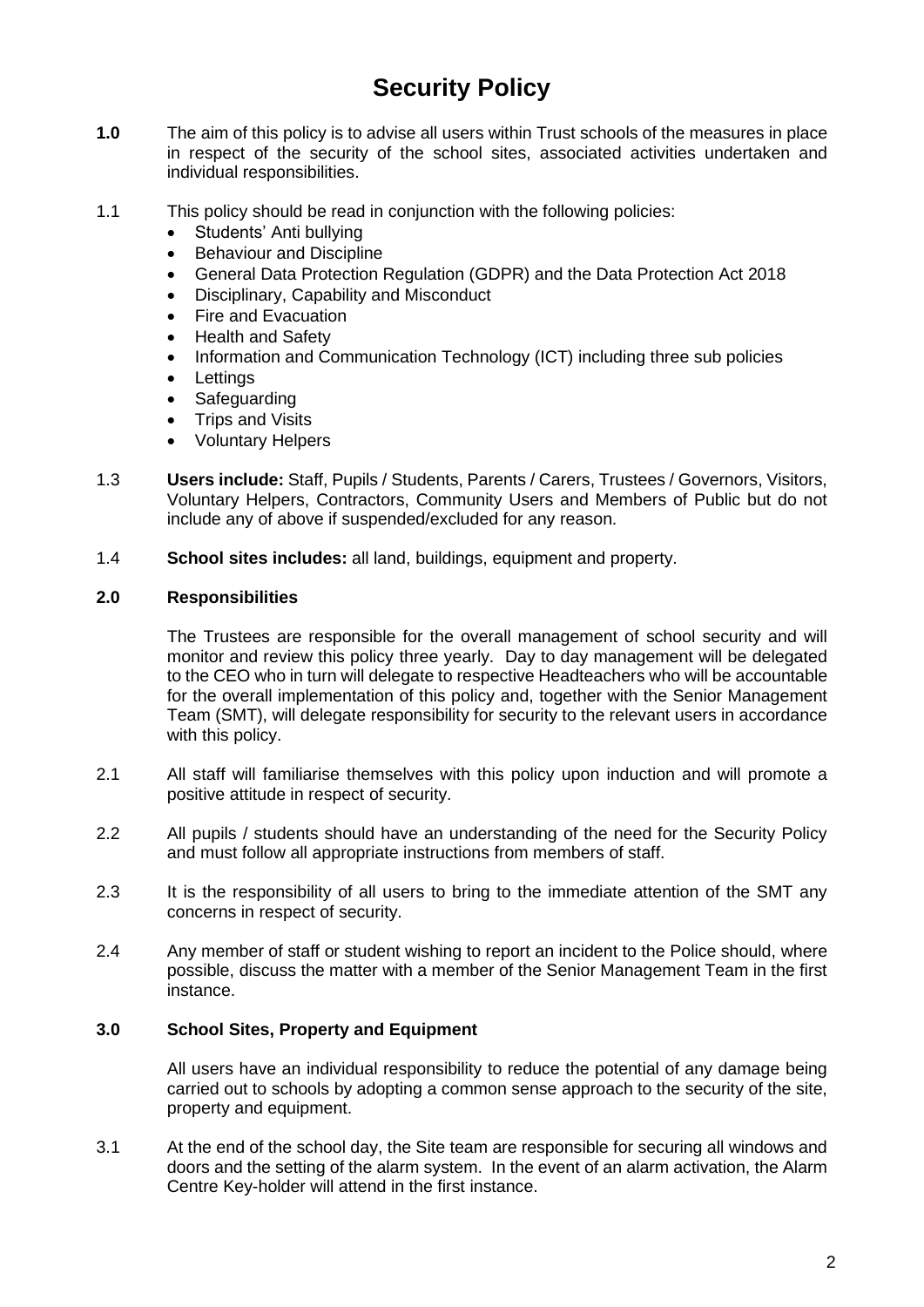- 3.2 The following members of staff are usually designated site Key-holders:
	- Site Manager
	- Members of Site team
	- **Headteacher**
	- Deputy Headteacher

#### **4.0 Property and Equipment**

The Head of Department will be notified immediately of the loss of any property or equipment.

4.1 The property inventory will be checked annually during the Summer term and any discrepancy reported to the Head of Department.

#### 4.2 Property marking

All ICT equipment will be clearly marked as being property of the school. A secure asset register will be held for all items of significant value with the ICT manager at each site. All other equipment identified by individual Heads of Department will also be registered on the secure asset register held by the finance office at each site. Please refer to the Trust's Financial Controls Manual (FCM) regarding details of fixed asset definition and asset register.

#### 4.3 Vehicles

All users parking their vehicles on school sites do so at their own risk. The Trust accepts no responsibility for any vehicle or contents brought onto the school site. Appropriate signage will be displayed in the parking areas.

#### 4.4 Personal property

The Trust accepts no responsibility for any personal property brought onto school sites. All users should be discouraged from bringing valuable items into school. If this is unavoidable, special arrangements should be made in advance for temporary safe keeping.

Where provided, Pupils / Students have lockers for storage of personal property.

#### **5.0 Access control**

All staff and Trustees / Governors will be issued with photographic identification (ID) which will be worn at all times whist at Trust schools.

- 5.1 All visitors, including supply and student teachers, will report to Main Reception and will be issued with a visitor's pass (recording personal and vehicle details) which will be displayed at all times whilst at the school and returned to reception on departure. Visitors who park a vehicle on site must inform Main Reception of the vehicle registration upon arrival.
- 5.2 External support services staff must wear their badge with a photograph identifying both themselves and their service to the school. However, if not in possession of it, they will be issued with a visitor's pass.
- 5.3 Any unauthorised person found on the site will be challenged by a member of staff and any necessary action will be taken. Pupils / Students should not approach any unauthorised person but immediately notify a member of staff.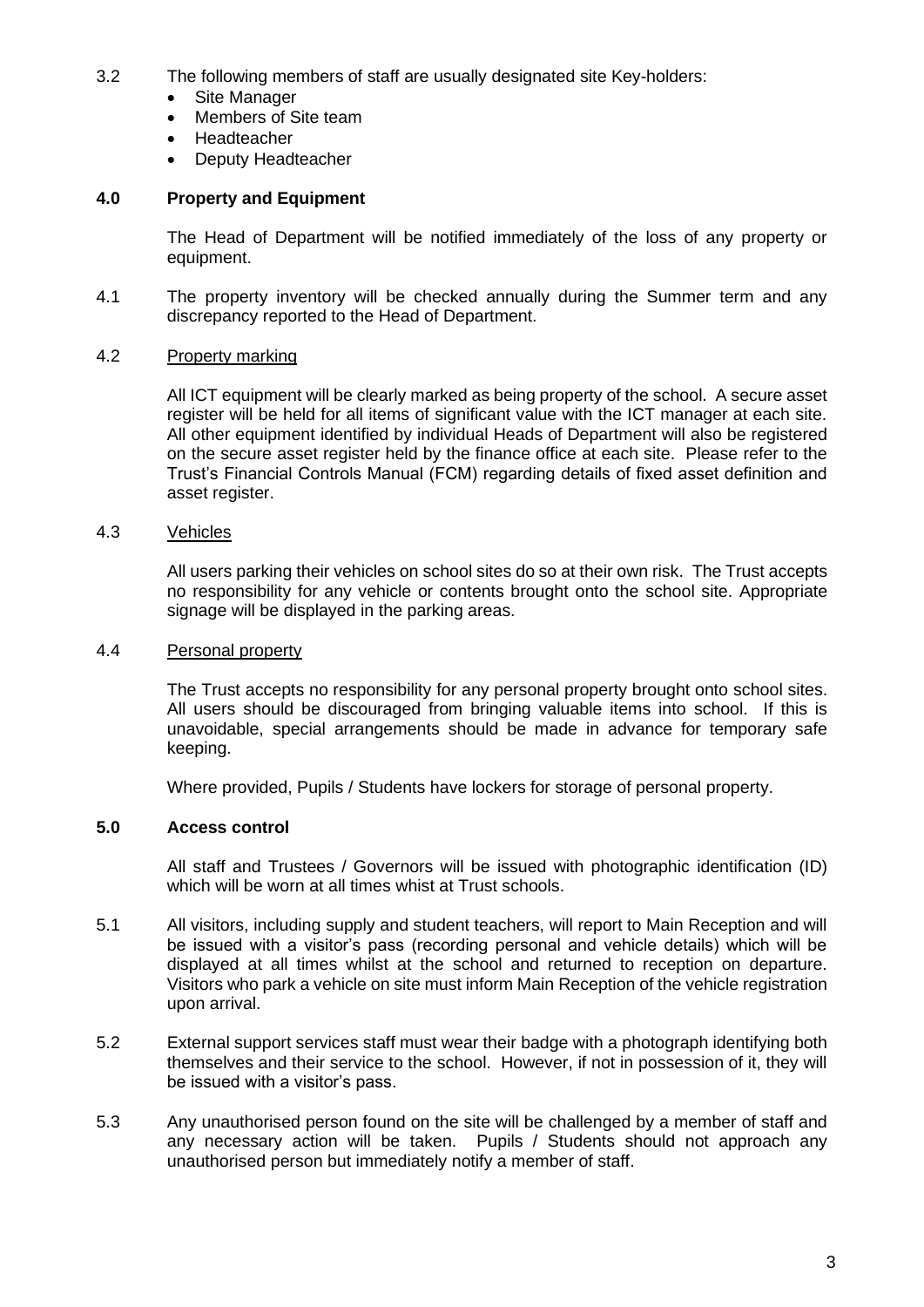5.4 There will be occasions where there are numerous visitors on site eg open evenings, school productions, Parents/Carer evenings and during these times it will be impossible to maintain a normal daily security level. It is accepted that during these events the school could be vulnerable however it is expected that all staff will be especially vigilant.

#### 5.5 Lanyards:

- Staff have a black lanyard for their ID badge. This shows they have a current valid DBS check and are free to access the site.
- Regular visitors / contractors have a green lanyard for their ID badge. This also shows they have a current valid DBS check and are also free to access the site unsupervised.
- Visitors not on the approved list, are issued with a red lanyard for their temporary visitor's pass. Visitors with a red lanyard must be supervised at all times. Any visitor with a red lanyard that is seen on their own, ie not under the supervision of a member of staff should be challenged. Anybody without a lanyard should also be challenged.
- Sixth Form students have a yellow lanyard.

This lanyard system applies between the hours of 7.00 am (opening time) to 4.30 pm, Monday to Friday. Outside of these periods, schools may be open for community use. However, anybody issued with the above lanyards should wear them at all times.

#### **6.0 Contractors**

All regular contractors are DBS checked and are authorised to work unsupervised on site. They wear a green lanyard and ID badge.

- 6.1 All casual contractors will be supervised at all times by a Site team member or a 'Regular' Contractor who is DBS checked.
- 6.2 In the event of major building work where the 'building site area' is secure and there is no access to/from other areas of the school, casual contractors do not need to be supervised. They will, however, be subject to a 'booking-in' system under the control of the contractor's site agent.

#### **7.0 Community Users**

The use of the school site for all community lettings are managed by the Site Officers.

7.1 The Trust accepts no responsibility for any property brought onto school sites.

#### **8.0 Incident reporting and recording**

Any incident giving cause for concern that may affect the security of the Trust schools or any user will be recorded on the Incident Form (appendix A).

All reports will be collated by the Site Manager who, in conjunction with the SMT, will assess the need for any action and report to the Trustee Resource Committee where appropriate.

#### **9.0 School trips and visits**

The security of staff and students for all out of school activities will be covered by the respective risk assessment for each event.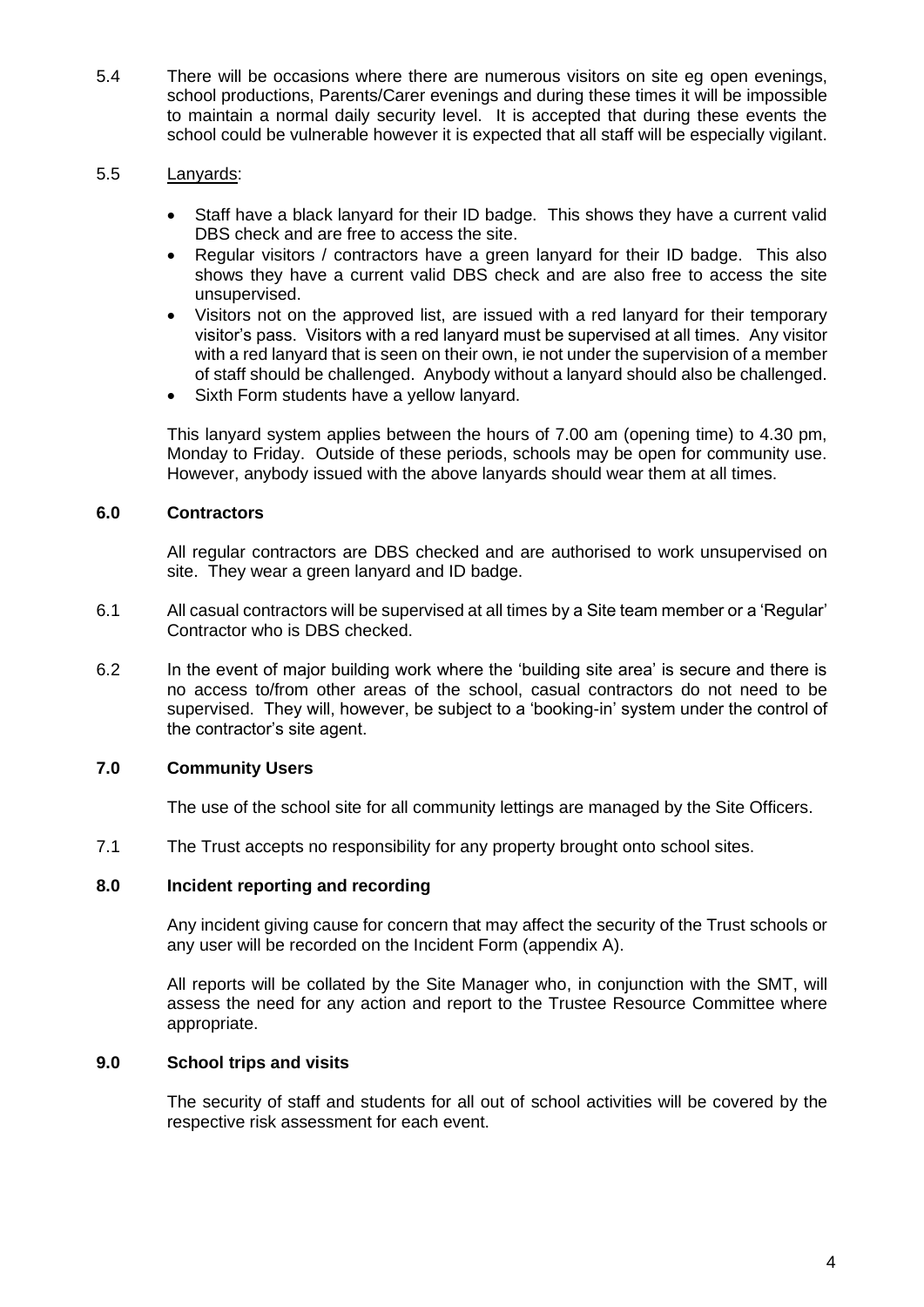#### **10.0 CCTV (where installed)**

Schools uses closed circuit television (CCTV) images to reduce crime and monitor the school buildings in order to provide a safe and secure environment for students, staff and visitors, and to prevent the loss or damage to school property.

The system comprises multiple cameras; it does not have sound recording capability.

The CCTV system is owned and operated by the school, the deployment of which is determined by the Senior Management Team. The CCTV is monitored centrally from the school by designated users approved by the Headteacher.

The school's CCTV Scheme is registered with the Information Commissioner under the terms of the General Data Protection Regulation (GDPR) and the Data Protection Act 2018. The use of CCTV, and the associated images is covered by the General Data Protection Regulation (GDPR) and the Data Protection Act 2018. This policy outlines the school's use of CCTV and how it complies with the Act.

All authorised operators and employees with access to images are aware of the procedures that need to be followed when accessing the recorded images. All operators should comply with this policy and the CCTV Code of Practice. All employees are aware of the restrictions in relation to access to, and disclosure of, recorded images.

#### 10.1 Statement of Intent

The school complies with Information Commissioner's Office (ICO) CCTV Code of Practice to ensure it is used responsibly and safeguards both trust and confidence in its continued use. The Code of Practice is published at:

#### [http://www.ico.org.uk/~/media/documents/library/Data\\_Protection/Detailed](http://www.ico.org.uk/~/media/documents/library/Data_Protection/Detailed%20specialist_guides/ICO_CCTVFINAL_2301.ashx)  [specialist\\_guides/ICO\\_CCTVFINAL\\_2301.ashx](http://www.ico.org.uk/~/media/documents/library/Data_Protection/Detailed%20specialist_guides/ICO_CCTVFINAL_2301.ashx)

CCTV warning signs are clearly placed in prominent positions around the school, including external gates if coverage includes outdoor areas. Signs do contain details of the purpose for using CCTV. Signage directs stakeholders to contact the school should there be queries or concerns.

The planning and design has endeavoured to ensure that the Scheme gives maximum effectiveness and efficiency but it is not possible to guarantee that the system covers or detect every single incident taking place in the areas of coverage.

#### 10.2 Siting the Cameras

Cameras will be sited so they only capture images relevant to the purposes for which they are installed (described above) and care will be taken to ensure that reasonable privacy expectations are not violated. The school will ensure that the location of equipment is carefully considered to ensure that images captured comply with the General Data Protection Regulation (GDPR) and the Data Protection Act 2018.

The school will make every effort to position cameras so that their coverage is restricted to the school premises, which may include outdoor areas.

Upon request to the Site Manager, members of staff should have access to details of where CCTV cameras are situated, with the exception of cameras placed for the purpose of covert monitoring.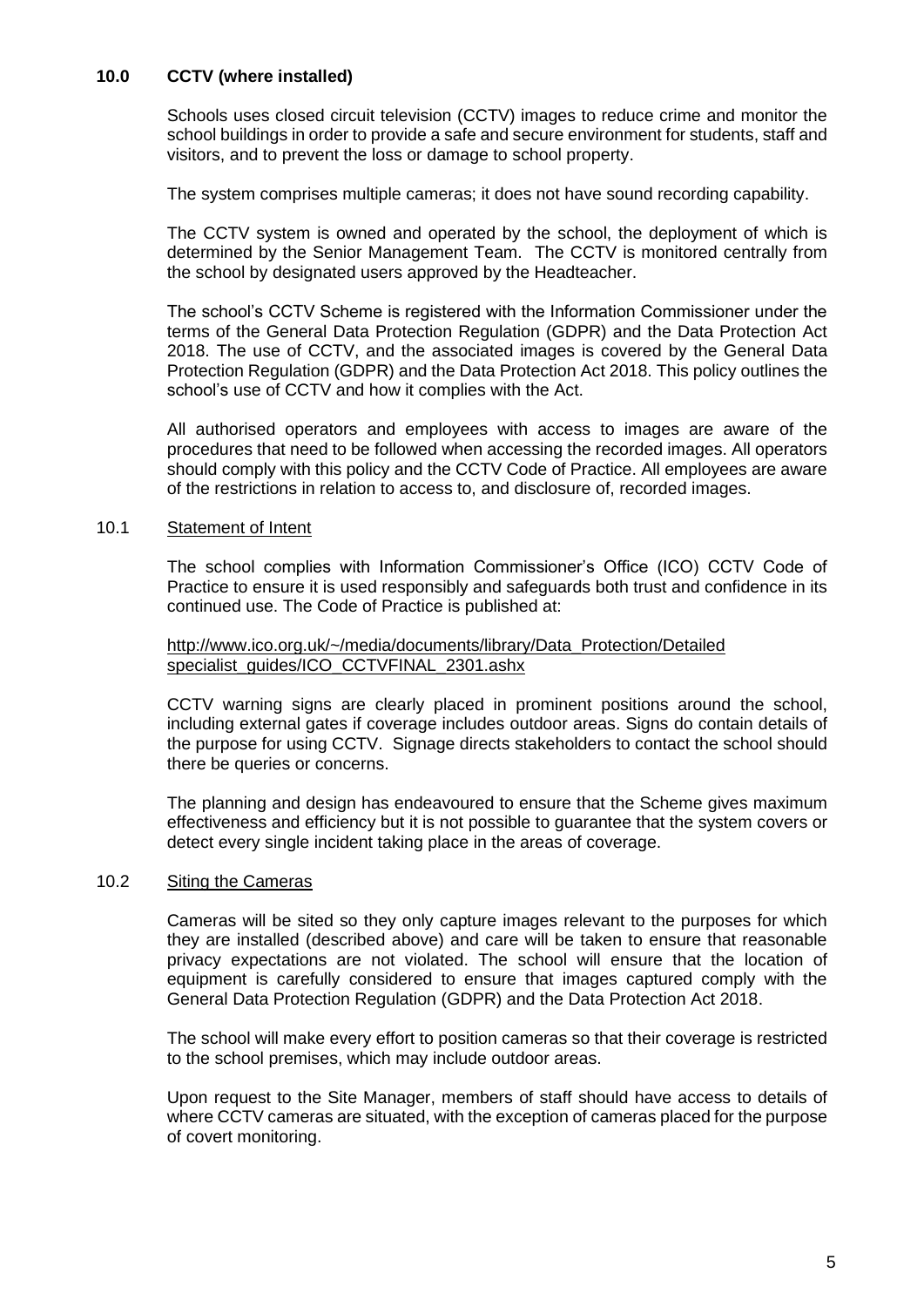#### 10.3 Covert Monitoring

The school may in exceptional circumstances set up covert monitoring. For example:

- Where there is good cause to suspect that an illegal or unauthorised action(s), is taking place, or where there are grounds to suspect serious misconduct
- Where notifying the individuals about the monitoring would seriously prejudice the reason for making the recording.

In these circumstances authorisation must be obtained from a member of the Senior Management Team.

Covert monitoring must cease following completion of an investigation.

Cameras sited for the purpose of covert monitoring will not be used in areas which are reasonably expected to be private, for example toilet cubicles.

#### 10.4 Storage and Retention of CCTV images

Recorded data will not be retained for longer than is necessary. While retained, the integrity of the recordings will be maintained to ensure their evidential value and to protect the rights of the people whose images have been recorded.

All retained data will be stored securely.

#### 10.5 Access to CCTV images

Access to recorded images will be restricted to those staff authorised to view them, and will not be made more widely available.

#### 10.6 Access to and Disclosure of Images to Third Parties

There will be no disclosure of recorded data to third parties other than to authorised personnel such as the Police and service providers to the school where these would reasonably need access to the data (eg investigators).

Requests should be made in writing to the Headteacher.

The data may be used within the Trust's discipline and grievance procedures as required, and will be subject to the usual confidentiality requirements of those procedures.

#### 10.7 CCTV Complaints

Complaints and enquiries about the operation of CCTV within the school should be directed to the Headteacher in the first instance.

#### 10.8 CCTV Further Information

Further information on CCTV and its use is available from the following:

- CCTV Code of Practice Revised Edition (published by the Information Commissioners Office) : [https://ico.org.uk/about-the-ico/ico-and-stakeholder](https://ico.org.uk/about-the-ico/ico-and-stakeholder-consultations/cctv-code-of-practice-revised/)[consultations/cctv-code-of-practice-revised/](https://ico.org.uk/about-the-ico/ico-and-stakeholder-consultations/cctv-code-of-practice-revised/)
- www.ico.org.uk
- Regulation of Investigatory Powers Act (RIPA) 2000
- General Data Protection Regulation (GDPR) and the Data Protection Act 2018.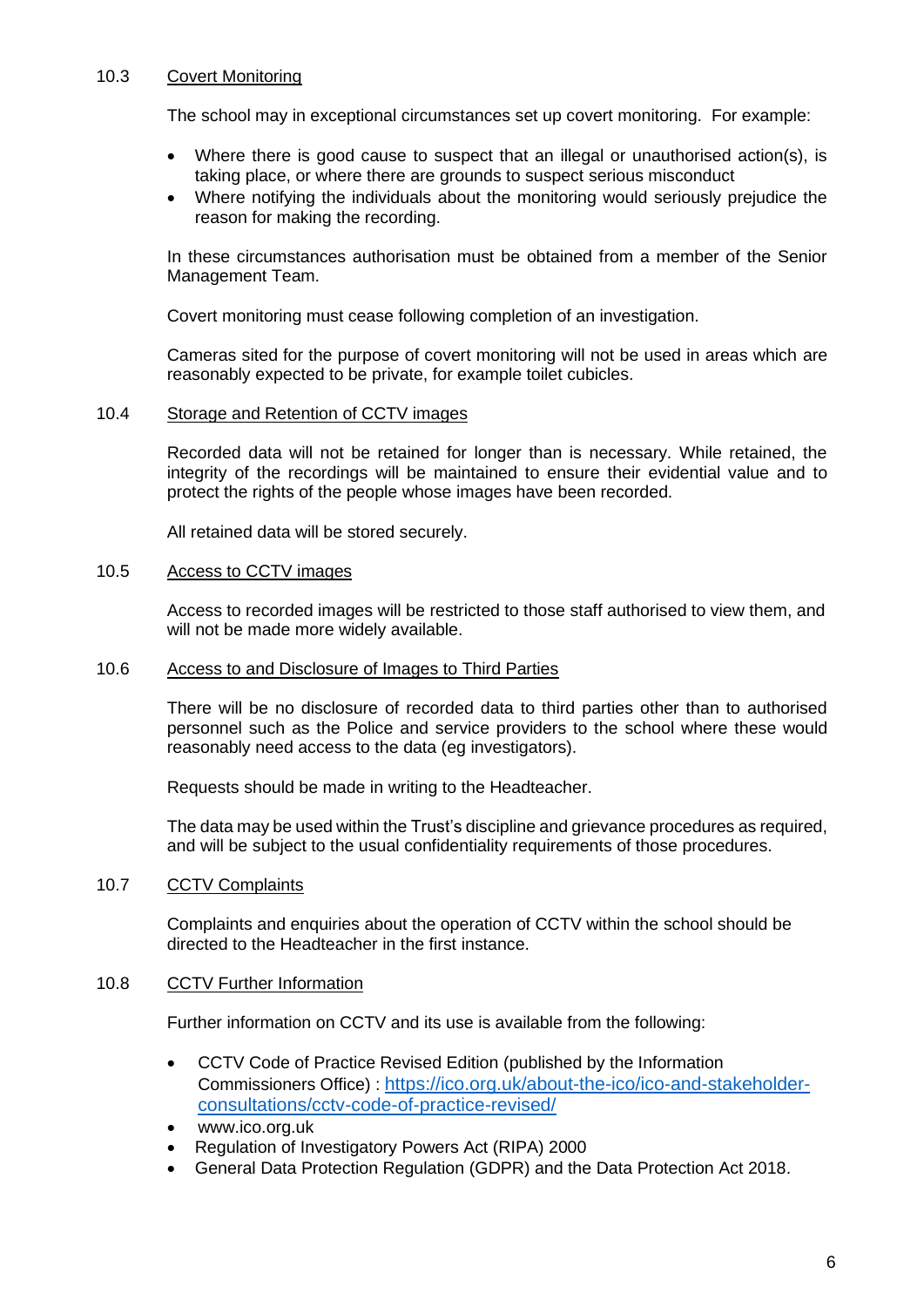#### 11.0 **REVIEW**

The Trustees (or responsible committee) will review this policy in line with the procedure for policy review

Date for review - If no other reason for review (see policy review procedure) this policy will be reviewed in 3 years.